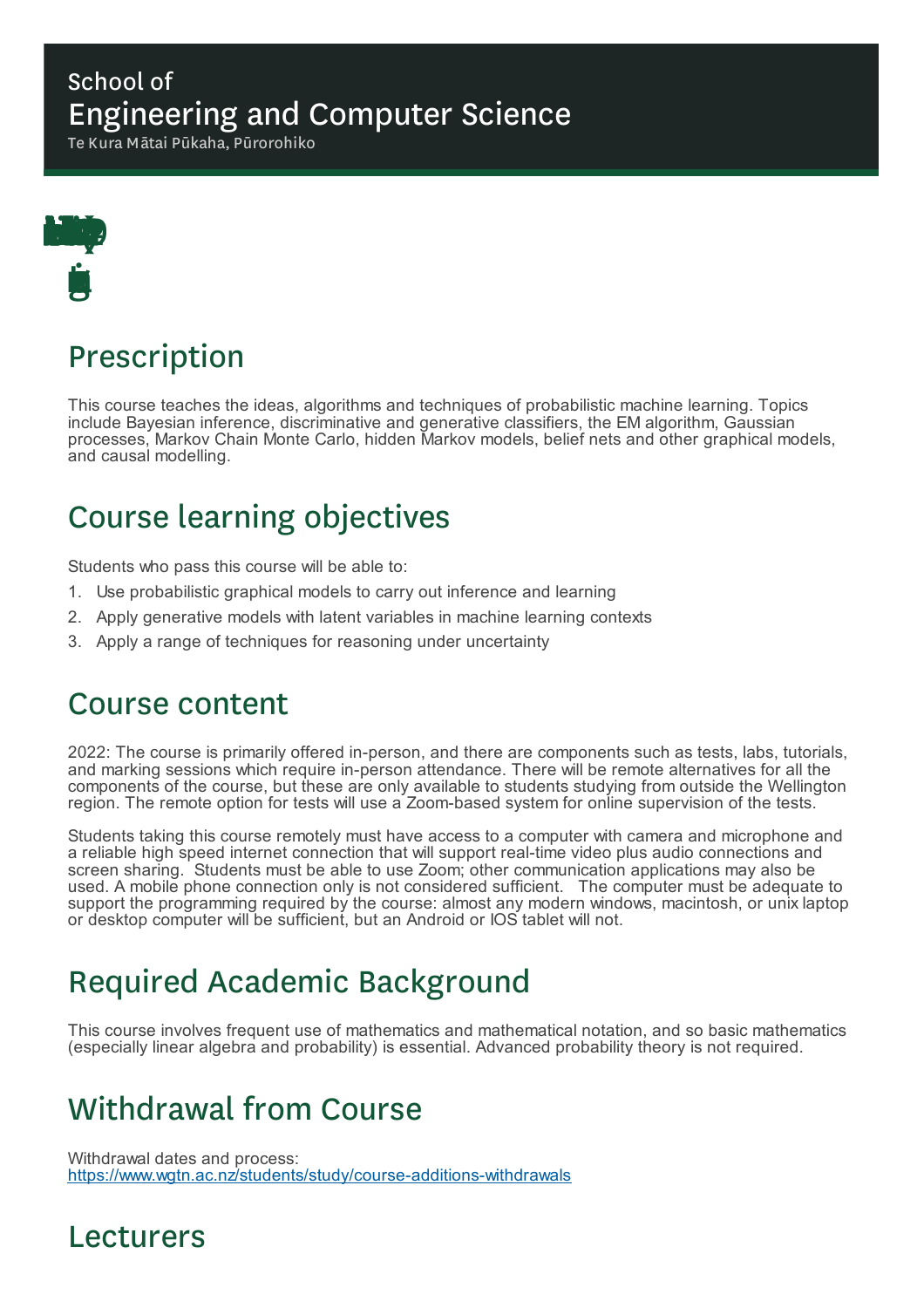## Dr Marcus Frean (Coordinator)

marcus.frean@vuw.ac.nz 04 463 5672 CO 337 Cotton Building (All Blocks), Gate 7, Kelburn Parade, Kelburn

# Teaching Format

This course will be offered in-person and online. For students in Wellington, there will be a combination of in-person components and web/internet based resources. It will also be possible to take the course entirely online for those who cannot attend on campus, with all the components provided in-person also made available online.

# Student feedback

Student feedback on University courses may be found at: www.cad.vuw.ac.nz/feedback/feedback\_display.php

# Dates (trimester, teaching & break dates)

- Teaching: 28 February 2022 03 June 2022  $\blacksquare$
- Break: 11 April 2022 24 April 2022
- Study period: 06 June 2022 09 June 2022
- Exam period: 10 June 2022 25 June 2022

## Class Times and Room Numbers

#### **28 February 2022 - 10 April 2022**

- **Monday** 14:10 15:00 LT105, Alan MacDiarmid Building, Kelburn
- **Thursday** 14:10 15:00 LT105, Alan MacDiarmid Building, Kelburn
- **25 April 2022 - 05 June 2022**
- **Monday** 14:10 15:00 LT105, Alan MacDiarmid Building, Kelburn
- **Thursday** 14:10 15:00 LT105, Alan MacDiarmid Building, Kelburn

# Set Texts and Recommended Readings

#### Required

There are no required texts for this offering.

# Mandatory Course Requirements

There are no mandatory course requirements for this course.

*If you believe that exceptional circumstances may prevent you from meeting the mandatory course requirements, contact the Course Coordinator for advice as soon as possible.*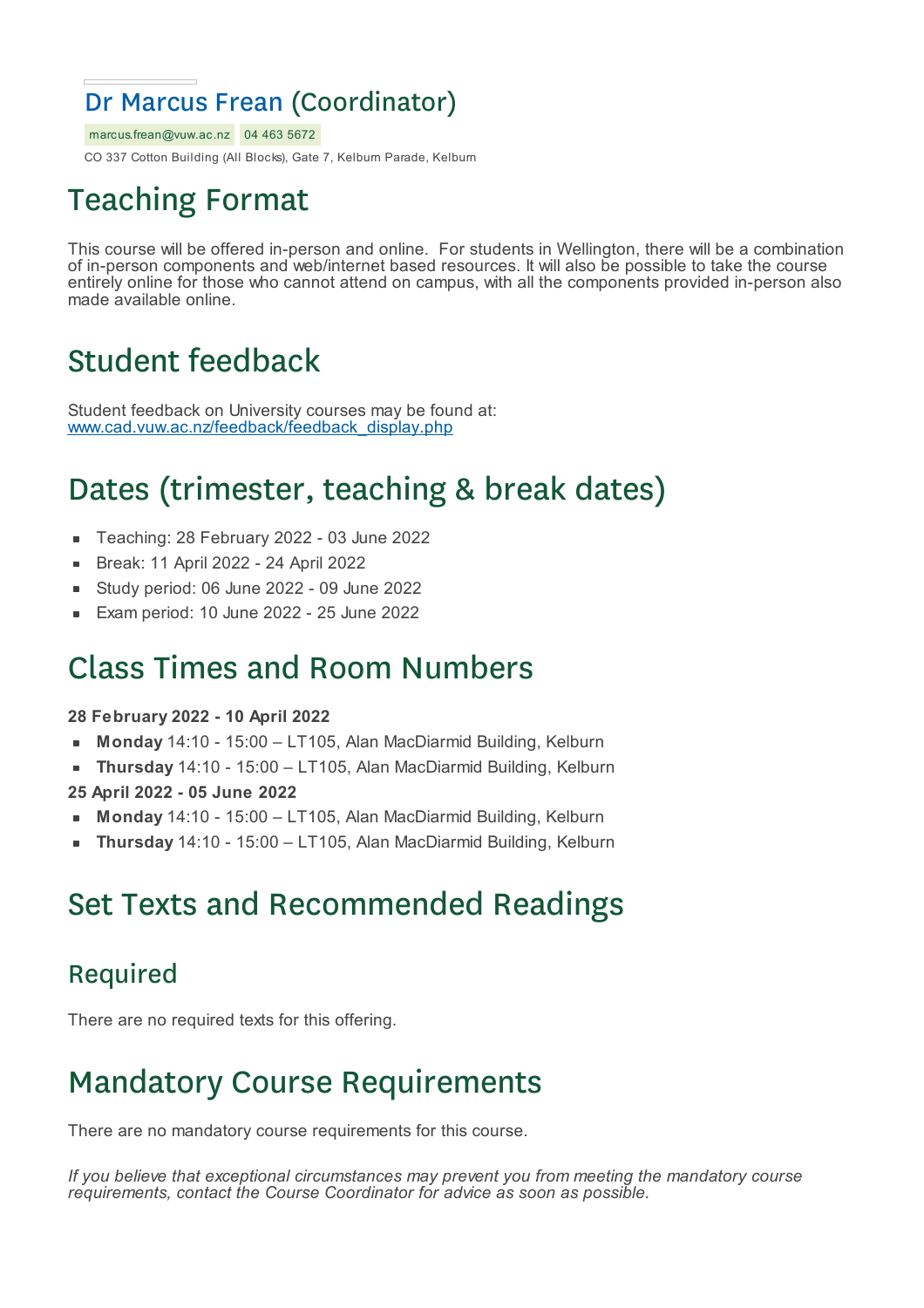### Assessment

| <b>Assessment Item</b>                                                                                                                                                                         | Due Date<br>or Test<br><b>Date</b>  | CLO(s)          | <b>Percentage</b> |
|------------------------------------------------------------------------------------------------------------------------------------------------------------------------------------------------|-------------------------------------|-----------------|-------------------|
| A series of small (typically $\leq$ 1 page) exercises, on recent<br>mathematical material, and sometimes involving minor<br>programming tasks or a small amount of writing (30 hours<br>total) | weekly, on<br>a day TBC.            | CLO:<br>1, 2, 3 | 20%               |
| Assignment (25 hours)                                                                                                                                                                          | TBC in<br>Week 6.                   | CLO: 1          | 15%               |
| Assignment (25 hours)                                                                                                                                                                          | TBC in<br>Week 8.                   | CLO: 2          | 15%               |
| Assignment (30 hours)                                                                                                                                                                          | TBC in<br>Week 11.                  | CLO: 3          | 20%               |
| Final test (2 hours duration)                                                                                                                                                                  | TBC during<br>assessment<br>period. | CLO:<br>1,2,3   | 30%               |

### Penalties

**Any assignment submitted after the deadline will have its maximum achievable mark reduced by 20%per day (ie. late assignments will still be marked out of 100%but the max mark capped at 80%for the first day, 60%for the second, etc). Individual extensions will only be granted in exceptional personal circumstances. We have a late days policy to cover minor problems.**

LATE DAYS POLICY: Each student will have three "late days" which you may choose to use for any assignment or assignments during the course. There will be no penalty applied for these late days. You do not need to apply for these, instead any late days you have left will be automatically applied to assignments that you submit late.

#### **Extensions**

Individual extensions will only be granted in exceptional personal circumstances, and should be negotiated with the course coordinator before the deadline whenever possible. Documentation (eg, medical certificate) may be required. We also (automatically) allow for 3 late days in total over the trimester for this course without penalty.

### Submission & Return

All work should be submitted through the ECS submission system, which is accessible through the course web pages. Marks and comments will be returned through the ECS marking system, also available through the course web pages.

# **Workload**

The student workload for this course is 150 hours.

# Teaching Plan

A detailed plan of lectures will be available (once the course starts) on